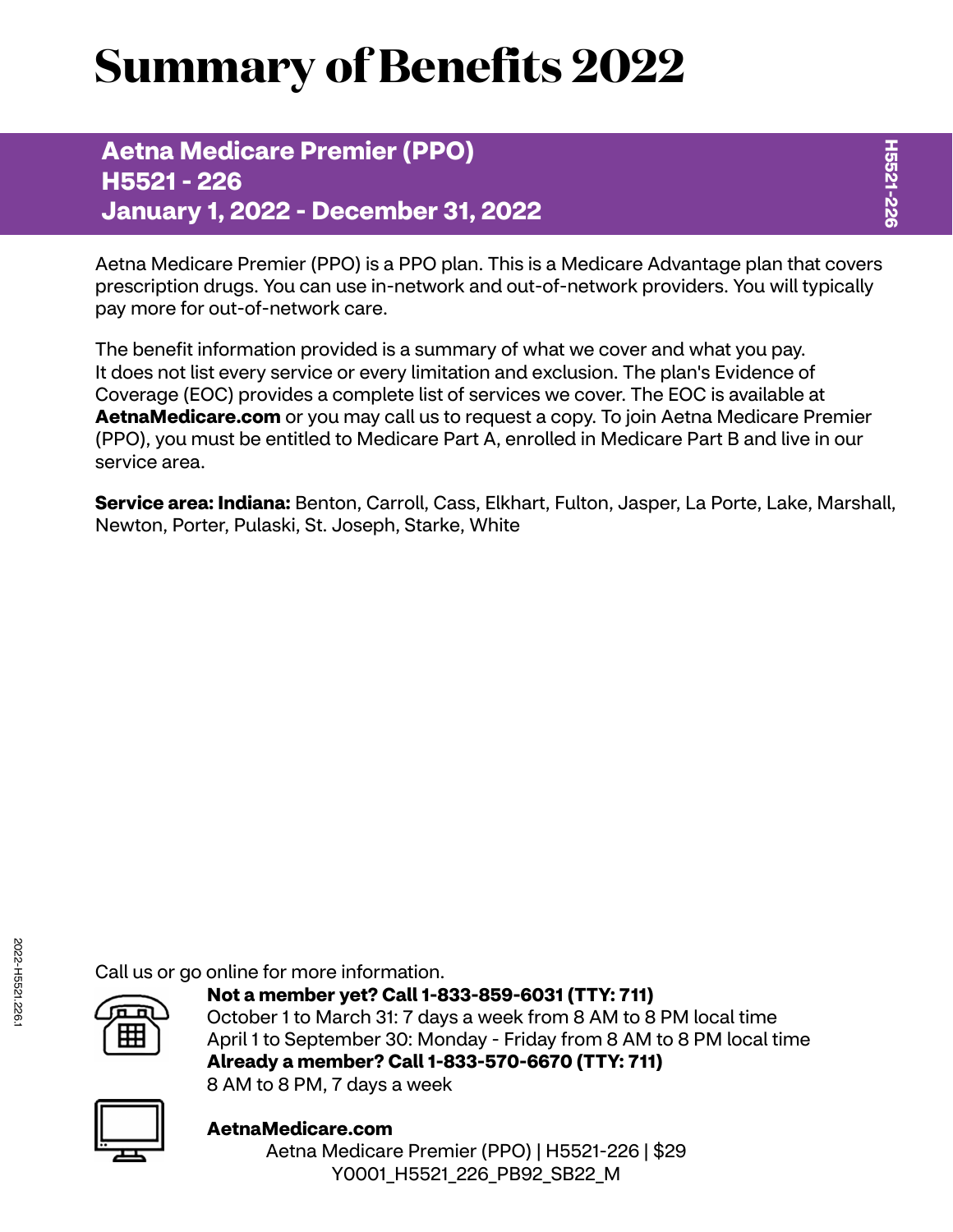## **Compare our plan to Medicare**

To learn more about the coverage and costs of Original Medicare, look in your "Medicare & You" handbook. View it online at<www.medicare.gov>or get a copy by calling 1-800-MEDICARE (1-800-633-4227), 24 hours a day, 7 days a week. TTY users should call 1-877-486-2048.

### **What you should know**

- **Primary Care Physician (PCP):** You have the option to choose a PCP. When we know who your provider is, we can better support your care.
- **Referrals:** Aetna Medicare Premier (PPO) doesn't require a referral from a PCP to see a specialist. Keep in mind, some providers may require a recommendation or treatment plan from your doctor in order to see you.
- **Prior authorizations:** Your provider will work with us to get approval before you receive certain services or drugs. Benefits that may require a prior authorization are listed with an asterisk (**\***) in the benefits grid.

| <b>Plan costs &amp; information</b>                                      | In-network                                                                                                                                                                                                                                                                          | <b>Out-of-network</b>                                     |  |
|--------------------------------------------------------------------------|-------------------------------------------------------------------------------------------------------------------------------------------------------------------------------------------------------------------------------------------------------------------------------------|-----------------------------------------------------------|--|
| Monthly plan premium                                                     | \$29<br>You must continue to pay your Medicare Part B premium.                                                                                                                                                                                                                      |                                                           |  |
|                                                                          |                                                                                                                                                                                                                                                                                     |                                                           |  |
| Plan deductible                                                          | \$0<br>\$0                                                                                                                                                                                                                                                                          |                                                           |  |
| Maximum out-of-pocket<br>amount (does not include<br>prescription drugs) | \$5,600 for in-network<br>services.                                                                                                                                                                                                                                                 | \$8,500 for in- and out-of-<br>network services combined. |  |
|                                                                          | The most you pay for copays, coinsurance and other costs for<br>medical services for the year. Once you reach the maximum<br>out-of-pocket, our plan pays 100% of covered medical<br>services. Your premium and prescription drugs don't count<br>toward the maximum out-of-pocket. |                                                           |  |

You can find more details on each benefit listed below in the Evidence of Coverage (EOC).

| <b>Primary benefits</b>                     | <b>Your costs for</b><br>in-network care                                                     | <b>Your costs for</b><br>out-of-network care |
|---------------------------------------------|----------------------------------------------------------------------------------------------|----------------------------------------------|
| Hospital coverage*                          |                                                                                              |                                              |
| Inpatient hospital<br>coverage              | \$285 per day, days 1-7; \$0 per<br>day, days 8-90<br>You pay \$0 for days 91 and<br>beyond. | 50% per stay                                 |
|                                             | Our plan covers an unlimited number of days.                                                 |                                              |
| Outpatient hospital<br>observation services | \$275 per stay                                                                               | 50% per stay                                 |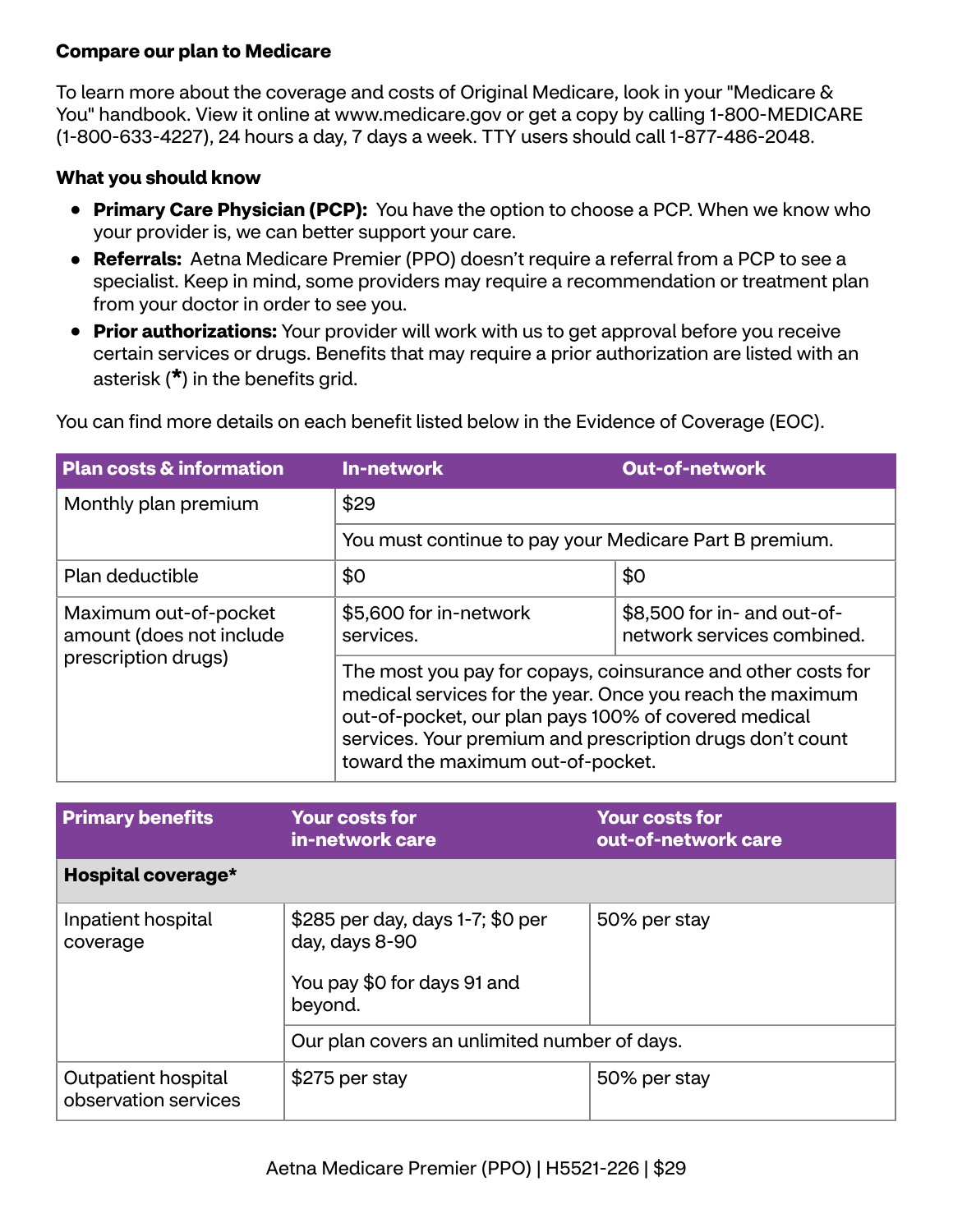| <b>Primary benefits</b>         | <b>Your costs for</b><br>in-network care                                                                                                                                                                                                                                                                                                                                                                                                                                                                                                         |                                                                                                                                                                                                                                              | <b>Your costs for</b><br>out-of-network care                                                       |                                                                                                                                                                                                                                                                                                                                               |
|---------------------------------|--------------------------------------------------------------------------------------------------------------------------------------------------------------------------------------------------------------------------------------------------------------------------------------------------------------------------------------------------------------------------------------------------------------------------------------------------------------------------------------------------------------------------------------------------|----------------------------------------------------------------------------------------------------------------------------------------------------------------------------------------------------------------------------------------------|----------------------------------------------------------------------------------------------------|-----------------------------------------------------------------------------------------------------------------------------------------------------------------------------------------------------------------------------------------------------------------------------------------------------------------------------------------------|
| Outpatient hospital             | $$40 - $260$                                                                                                                                                                                                                                                                                                                                                                                                                                                                                                                                     |                                                                                                                                                                                                                                              | 50%                                                                                                |                                                                                                                                                                                                                                                                                                                                               |
| services                        | Lower cost sharing applies for services other than surgery.                                                                                                                                                                                                                                                                                                                                                                                                                                                                                      |                                                                                                                                                                                                                                              |                                                                                                    |                                                                                                                                                                                                                                                                                                                                               |
| Ambulatory surgical<br>center   | \$260                                                                                                                                                                                                                                                                                                                                                                                                                                                                                                                                            |                                                                                                                                                                                                                                              | 50%                                                                                                |                                                                                                                                                                                                                                                                                                                                               |
| <b>Doctor visits</b>            |                                                                                                                                                                                                                                                                                                                                                                                                                                                                                                                                                  |                                                                                                                                                                                                                                              |                                                                                                    |                                                                                                                                                                                                                                                                                                                                               |
| Primary care physician<br>(PCP) | \$0                                                                                                                                                                                                                                                                                                                                                                                                                                                                                                                                              |                                                                                                                                                                                                                                              | \$20                                                                                               |                                                                                                                                                                                                                                                                                                                                               |
| <b>Specialists</b>              | \$40                                                                                                                                                                                                                                                                                                                                                                                                                                                                                                                                             |                                                                                                                                                                                                                                              | \$50                                                                                               |                                                                                                                                                                                                                                                                                                                                               |
| Preventive care                 | \$0                                                                                                                                                                                                                                                                                                                                                                                                                                                                                                                                              |                                                                                                                                                                                                                                              | $0\% - 50\%$                                                                                       |                                                                                                                                                                                                                                                                                                                                               |
|                                 | Preventive care<br>includes:<br>*Abdominal<br>aortic aneurysm<br>screenings<br>* Alcohol misuse<br>screenings and<br>counseling<br>*Bone mass<br>measurements<br>*Breast cancer<br>screening:<br>mammogram<br>*Cardiovascular<br>disease<br>screenings<br>*Cardiovascular<br>behavior therapy<br>Cervical and<br>vaginal cancer<br>screenings<br>Lower cost sharing out-of-network: for Covid-19, pneumonia,<br>influenza, and Hepatitis B vaccines<br>Higher cost sharing out-of-network: for all other Medicare-covered<br>preventive services | <b>Colorectal</b><br>cancer<br>screenings<br>fecal occult<br>blood test,<br>flexible<br>*Depression<br>screenings<br>*Diabetes<br>screenings<br><b>*HBV</b> infection<br>screening<br>*Hepatitis C<br>*Lung cancer<br>screenings<br>services | (colonoscopy,<br>sigmoidoscopy)<br>screening tests<br><b>HIV</b> screenings<br>* Nutrition therapy | * Obesity behavior<br>therapy<br>* Prostate cancer<br>screenings (PSA)<br><b>Sexually</b><br>transmitted<br>infections<br>screenings and<br>counseling<br>*Tobacco use<br>cessation<br>counseling<br>*Vaccines:<br>Covid-19, flu,<br>hepatitis B,<br>pneumococcal<br>*Welcome to<br>Medicare<br>preventive visit<br>*Yearly wellness<br>visit |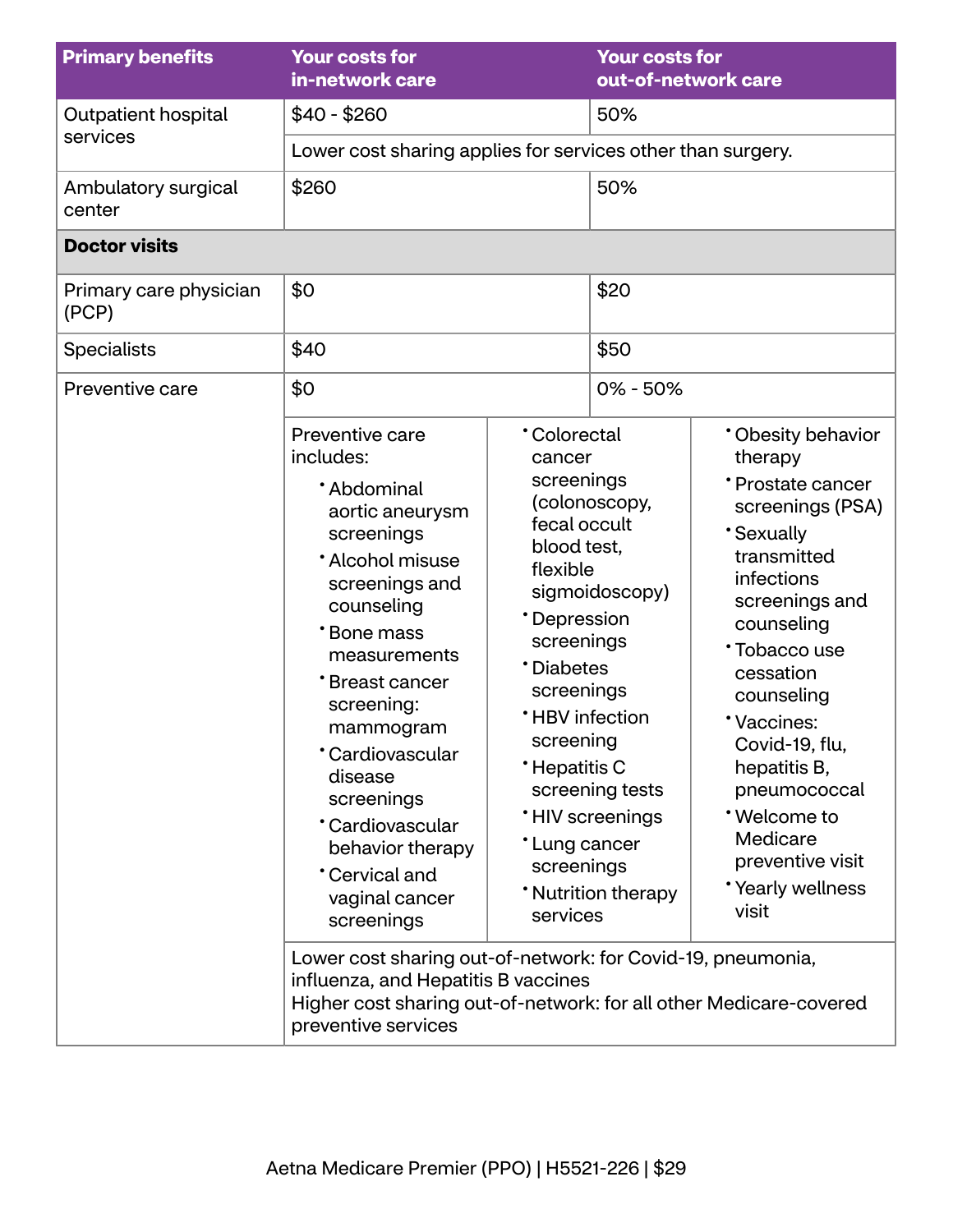| <b>Primary benefits</b>                       | <b>Your costs for</b><br>in-network care                                                                                   | <b>Your costs for</b><br>out-of-network care |  |
|-----------------------------------------------|----------------------------------------------------------------------------------------------------------------------------|----------------------------------------------|--|
| <b>Emergency &amp; urgent care</b>            |                                                                                                                            |                                              |  |
| Emergency care in the<br><b>United States</b> | \$90                                                                                                                       |                                              |  |
| Urgently needed care in<br>the United States  | \$55                                                                                                                       |                                              |  |
| Emergency & urgently<br>needed care worldwide | Emergency care: \$90<br>Urgently needed care: \$90<br>Ambulance: \$300                                                     |                                              |  |
| Diagnostic testing*                           |                                                                                                                            |                                              |  |
| Diagnostic radiology<br>(e.g. MRI & CT scans) | \$250                                                                                                                      | 50%                                          |  |
| Lab services                                  | \$5                                                                                                                        | \$20                                         |  |
|                                               | You'll pay \$0 for certain lab services such as hemoglobin A1c, urine<br>protein, prothrombin (protime) and urine albumin. |                                              |  |
| Diagnostic tests &<br>procedures              | \$75                                                                                                                       | 50%                                          |  |
| Outpatient x-rays                             | \$10                                                                                                                       | 50%                                          |  |
| Hearing, dental, & vision                     |                                                                                                                            |                                              |  |
| Diagnostic hearing<br>exam                    | \$0                                                                                                                        | \$50                                         |  |
| Routine hearing exam                          | \$0                                                                                                                        | \$50                                         |  |
|                                               | We cover one exam every year. All appointments should be<br>scheduled through NationsHearing.                              |                                              |  |
| Hearing aids                                  | Our plan pays up to a maximum amount of \$750 per ear, every year.<br>You are responsible for any costs over this amount.  |                                              |  |
|                                               | Nations Hearing will manage your hearing aid benefits. All hearing<br>aids must be purchased through NationsHearing.       |                                              |  |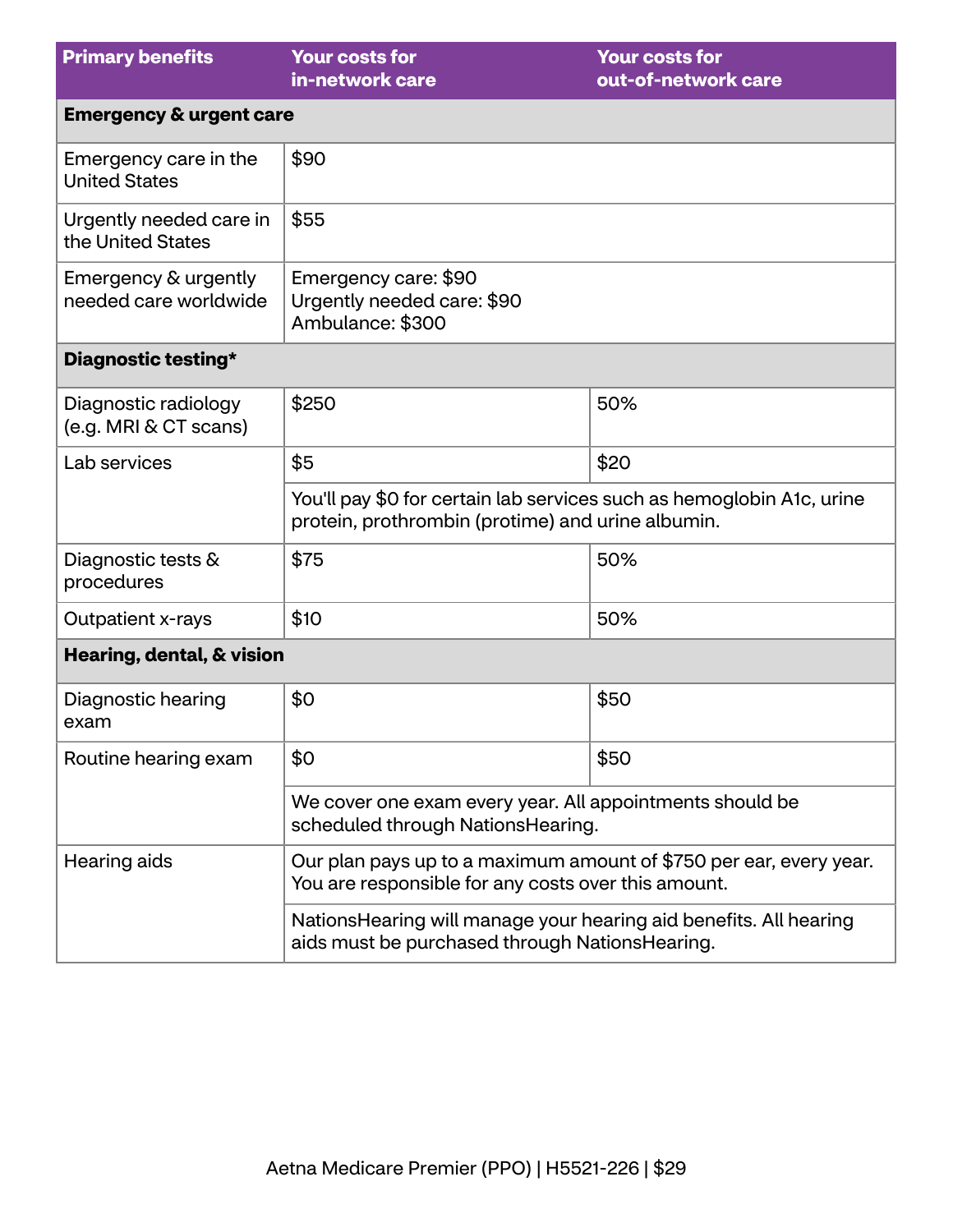| <b>Primary benefits</b>                                                      | <b>Your costs for</b><br>in-network care                                                                                                                        | <b>Your costs for</b><br>out-of-network care                                                   |  |
|------------------------------------------------------------------------------|-----------------------------------------------------------------------------------------------------------------------------------------------------------------|------------------------------------------------------------------------------------------------|--|
| Dental services (in<br>addition to Original<br>Medicare coverage)            | \$0 for preventive services (e.g.<br>oral exam, x-rays and cleaning)                                                                                            | 30% for preventive services (e.g.<br>oral exam, x-rays and cleaning)                           |  |
|                                                                              | 50% for comprehensive services.<br>Comprehensive services include<br>fillings and extractions.                                                                  | 70% for comprehensive services.<br>Comprehensive services include<br>fillings and extractions. |  |
|                                                                              | Our plan pays up to a maximum amount of \$2,000 every year for<br>preventive and comprehensive services. You are responsible for any<br>costs over this amount. |                                                                                                |  |
|                                                                              | If you choose a provider outside of the Aetna Dental® PPO Network,<br>you may be responsible for additional costs.                                              |                                                                                                |  |
| Glaucoma screening                                                           | \$0                                                                                                                                                             | 50%                                                                                            |  |
| Diagnostic eye exams<br>(including diabetic eye                              | $$0 - $40$                                                                                                                                                      | \$50                                                                                           |  |
| exams)                                                                       | Lower cost sharing: for diabetic eye exams<br>Higher cost sharing: for all other eye exams                                                                      |                                                                                                |  |
| Routine eye exam                                                             | \$0                                                                                                                                                             | \$50                                                                                           |  |
|                                                                              | We cover one exam every year.                                                                                                                                   |                                                                                                |  |
| Contacts and<br>eyeglasses (in addition<br>to Original Medicare<br>coverage) | \$100 reimbursement every year.<br>You can see any licensed provider.                                                                                           |                                                                                                |  |
| <b>Mental health services*</b>                                               |                                                                                                                                                                 |                                                                                                |  |
| Inpatient psychiatric<br>stay                                                | \$1,871 per stay                                                                                                                                                | 50% per stay                                                                                   |  |
| Outpatient mental<br>health therapy<br>(individual)                          | \$40                                                                                                                                                            | 50%                                                                                            |  |
| Outpatient psychiatric<br>therapy (individual)                               | \$40                                                                                                                                                            | 50%                                                                                            |  |
| Skilled nursing*                                                             |                                                                                                                                                                 |                                                                                                |  |
| Skilled nursing facility<br>(SNF)                                            | \$0 per day, days 1-20; \$184 per<br>day, days 21-100                                                                                                           | 50% per stay                                                                                   |  |
|                                                                              | Our plan covers up to 100 days per benefit period.                                                                                                              |                                                                                                |  |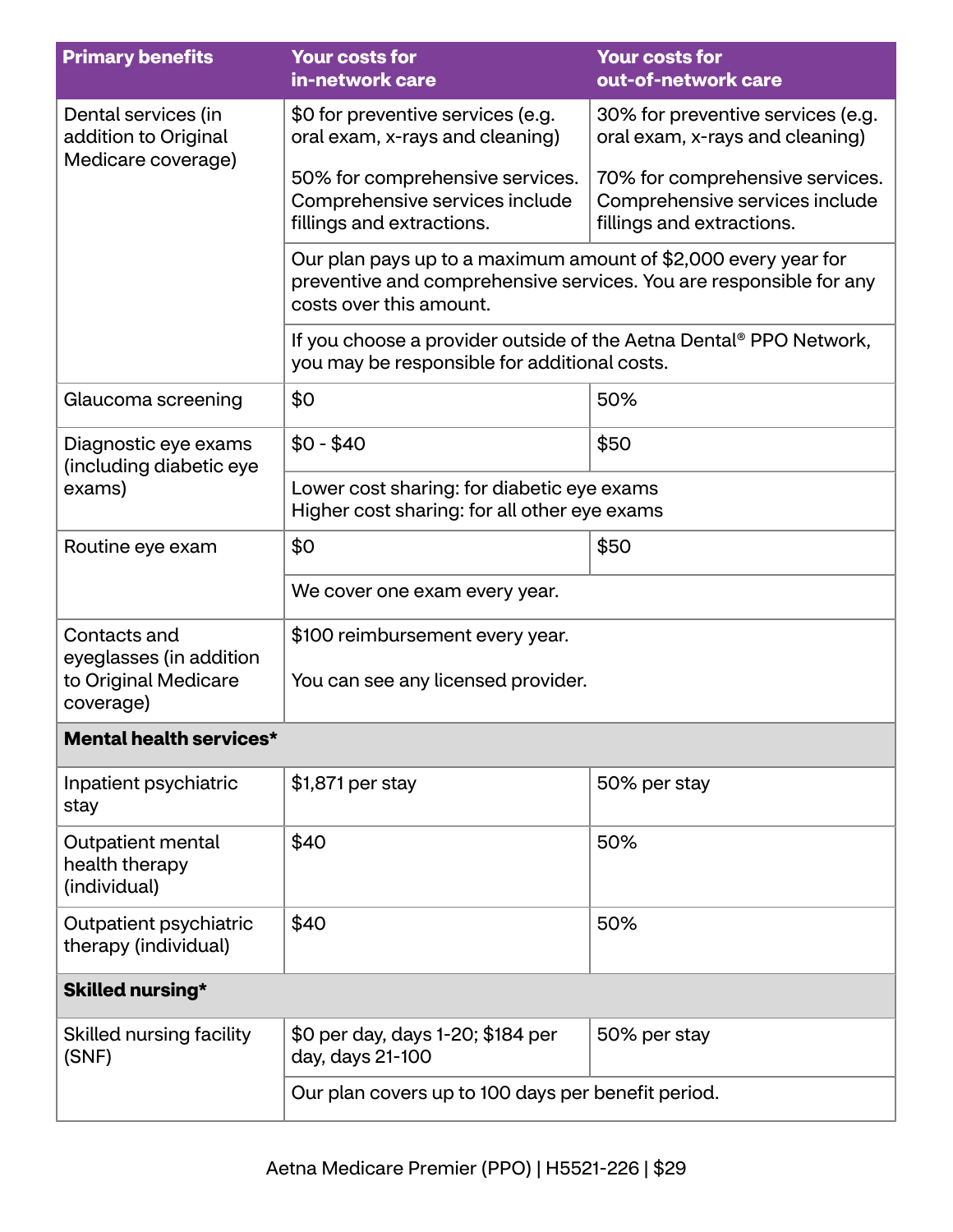| <b>Primary benefits</b>                       | <b>Your costs for</b><br>in-network care | <b>Your costs for</b><br>out-of-network care |  |
|-----------------------------------------------|------------------------------------------|----------------------------------------------|--|
| Therapy*                                      |                                          |                                              |  |
| Physical and speech<br>therapy                | \$40                                     | \$50                                         |  |
| Occupational therapy                          | \$40                                     | 50%                                          |  |
| <b>Ambulance &amp; routine transportation</b> |                                          |                                              |  |
| Ground ambulance<br>(one-way trip)            | \$300                                    | \$300                                        |  |
| Air ambulance*<br>(one-way trip)              | \$350                                    | \$350                                        |  |
| Routine transportation<br>(non-emergency)     | <b>Not Covered</b>                       | <b>Not Covered</b>                           |  |
| <b>Medicare Part B drugs*</b>                 |                                          |                                              |  |
| Chemotherapy drugs                            | 20%                                      | 50%                                          |  |
| Other Part B drugs                            | 20%                                      | 50%                                          |  |

**\*** Prior authorization may be required for these benefits. See the EOC for details.

### **Aetna Medicare Premier (PPO) includes extra benefits. Learn more about these benefits after the prescription drug information.**

| <b>Prescription drugs</b> (Your costs may be lower if you qualify for Extra Help)             |                                                                   |  |
|-----------------------------------------------------------------------------------------------|-------------------------------------------------------------------|--|
| Formulary name                                                                                | B2 (You can use this when referencing our list of covered drugs.) |  |
| <b>Stage 1: Deductible</b><br>You pay the full cost of drugs until you reach your deductible. |                                                                   |  |
| This plan doesn't have<br>a deductible, so your<br>coverage begins at Stage<br>2.             | \$0                                                               |  |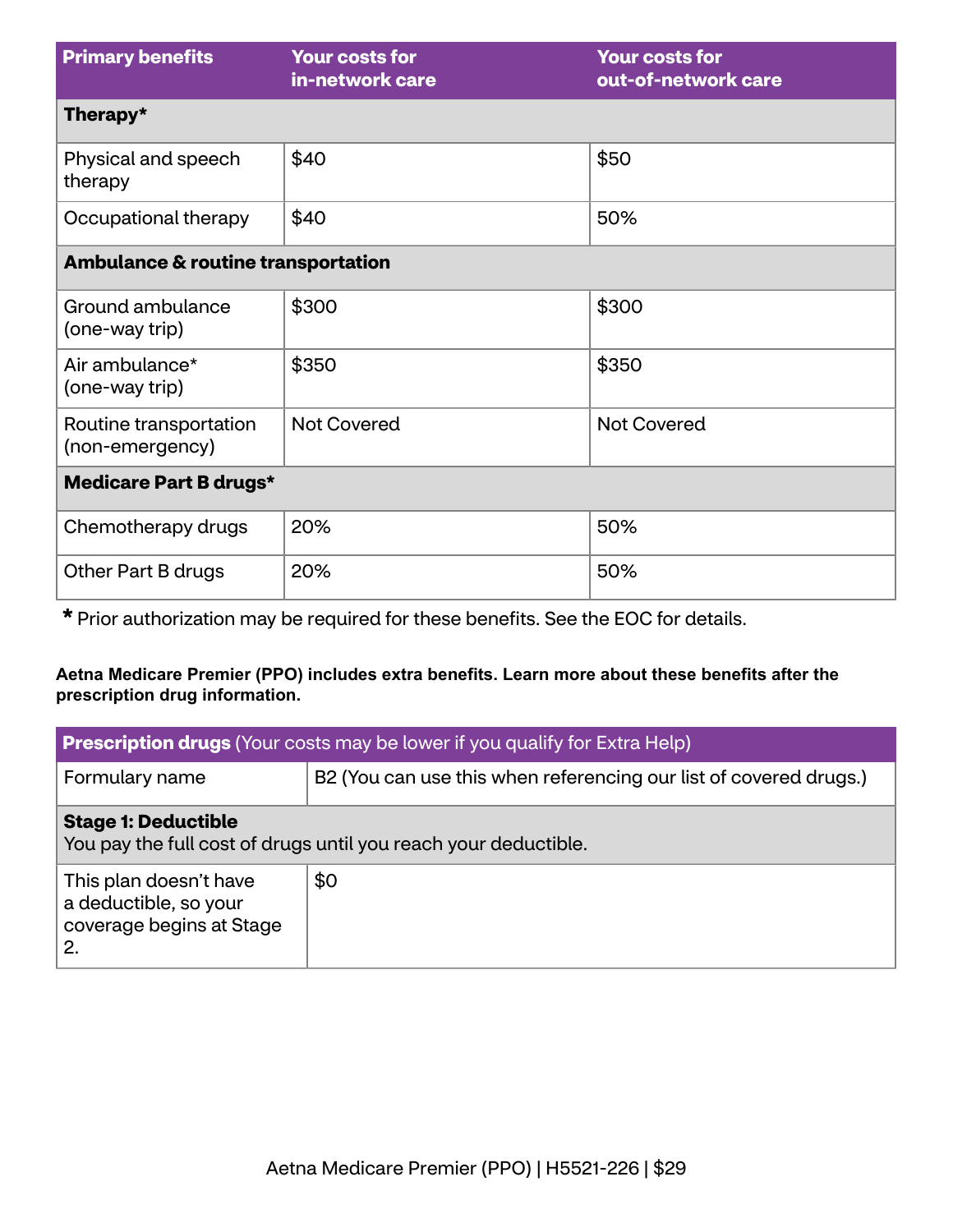#### **Prescription drugs** (Your costs may be lower if you qualify for Extra Help)

#### **Stage 2: Initial coverage**

You pay the costs below until your total drug costs reach \$4,430. You pay the copay listed below or the cost of the drug, whichever is lower. These cost shares may also apply to Home Infusion drugs when obtained through your Part D benefit.

|                                  | 30-day supply<br>through<br><b>Retail or Mail</b> |                 | $100$ -day<br>supply through<br><b>Retail or Mail</b> |                 | 31-day supply<br>through<br><b>Long-Term Care</b> |
|----------------------------------|---------------------------------------------------|-----------------|-------------------------------------------------------|-----------------|---------------------------------------------------|
|                                  | <b>Preferred</b>                                  | <b>Standard</b> | <b>Preferred</b>                                      | <b>Standard</b> | <b>Standard</b>                                   |
| <b>Tier 1: Preferred Generic</b> | \$0                                               | \$15            | \$0                                                   | \$45            | \$15                                              |
| Tier 2: Generic                  | \$5                                               | \$20            | \$10                                                  | \$60            | \$20                                              |
| Tier 3: Preferred Brand          | \$47                                              | \$47            | \$141                                                 | \$141           | \$47                                              |
| Tier 4: Non-Preferred Drug       | \$100                                             | \$100           | \$300                                                 | \$300           | \$100                                             |
| Tier 5: Specialty                | 33%                                               | 33%             | N/A                                                   | N/A             | 33%                                               |

#### **Stage 3: Coverage gap**

Our plan offers some coverage in this stage. The coverage gap lasts until your out-of-pocket drug costs reach \$7,050.

|                                                                                    | 30-day supply through Retail or Mail                         |                 |  |
|------------------------------------------------------------------------------------|--------------------------------------------------------------|-----------------|--|
|                                                                                    | <b>Preferred</b>                                             | <b>Standard</b> |  |
| <b>Tier 1: Preferred Generic</b>                                                   | \$0                                                          | \$15            |  |
| Tier 2: Generic                                                                    | \$5<br>\$20                                                  |                 |  |
| All other Brand Name<br>Drugs                                                      | 25% of the plan's cost                                       |                 |  |
| All other Generic Drugs                                                            | 25% of the plan's cost                                       |                 |  |
| <b>Stage 4: Catastrophic coverage</b><br>You pay a small cost share for each drug. |                                                              |                 |  |
| Generic Drugs                                                                      | You pay the greater of 5% of the cost of the drug or \$3.95. |                 |  |

Brand Name Drugs  $\vert$  You pay the greater of 5% of the cost of the drug or \$9.85.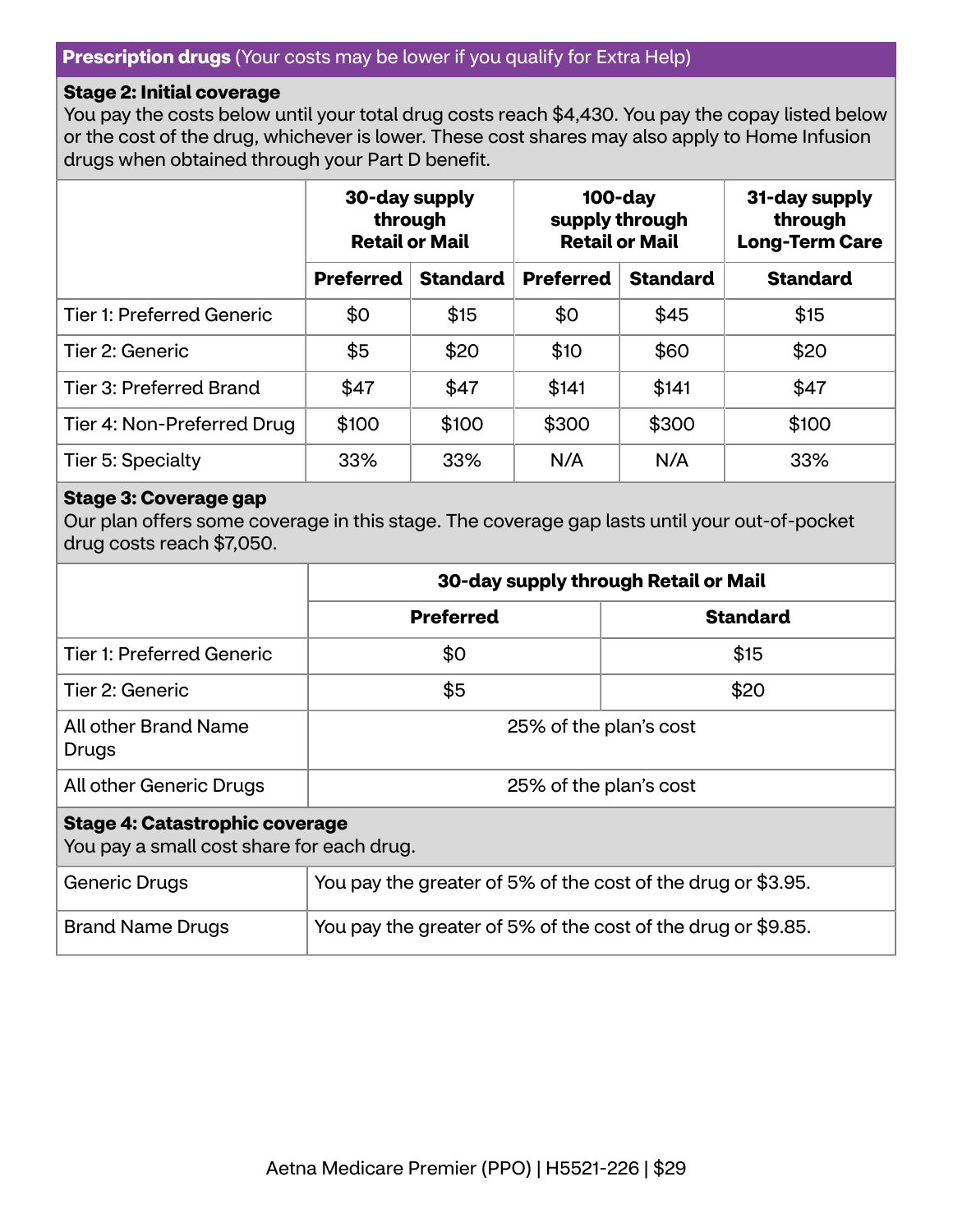| <b>Other benefits</b>                                     | <b>Your costs for</b><br>in-network care                                                                                                                                                                                        | <b>Your costs for</b><br>out-of-network care |  |
|-----------------------------------------------------------|---------------------------------------------------------------------------------------------------------------------------------------------------------------------------------------------------------------------------------|----------------------------------------------|--|
| Equipment, prosthetics, & supplies*                       |                                                                                                                                                                                                                                 |                                              |  |
| Diabetic supplies                                         | $0\% - 20\%$                                                                                                                                                                                                                    | $0\% - 20\%$                                 |  |
|                                                           | We only cover OneTouch/LifeScan supplies, including test strips,<br>glucose monitors, solutions, lancets and lancing devices for \$0.<br>Note: In case of an approved medical exception, other brands may<br>be covered at 20%. |                                              |  |
| Durable medical<br>equipment (e.g.<br>wheelchair, oxygen) | 20%                                                                                                                                                                                                                             | 25%                                          |  |
| Prosthetics (e.g. braces,<br>artificial limbs)            | 20%                                                                                                                                                                                                                             | 50%                                          |  |
| Substance abuse*                                          |                                                                                                                                                                                                                                 |                                              |  |
| Outpatient substance<br>abuse (Individual<br>therapy)     | \$40                                                                                                                                                                                                                            | 50%                                          |  |

**\*** Prior authorization may be required for these benefits. See the EOC for details.

| <b>Additional benefits</b><br>and services provided | <b>Benefit information</b>                                                                                                                                                                                                                 |                                              |  |
|-----------------------------------------------------|--------------------------------------------------------------------------------------------------------------------------------------------------------------------------------------------------------------------------------------------|----------------------------------------------|--|
| by Aetna Medicare<br><b>Premier (PPO)</b>           | <b>Your costs for</b><br>in-network care                                                                                                                                                                                                   | <b>Your costs for</b><br>out-of-network care |  |
| 24-Hour Nurse Line                                  | Speak with a registered nurse 24 hours a day, 7 days a week to<br>discuss medical issues or wellness topics.                                                                                                                               |                                              |  |
| Chiropractic care*                                  | Medicare covered services:<br>\$20                                                                                                                                                                                                         | Medicare covered services:<br>50%            |  |
| <b>Fitness</b>                                      | Basic membership at participating SilverSneakers <sup>®</sup> facilities and<br>access to online wellness related tools, planners, newsletters and<br>classes, at no extra cost.                                                           |                                              |  |
|                                                     | You can request an at-home fitness kit through SilverSneakers® if you<br>don't live near a participating club or prefer to exercise at home.                                                                                               |                                              |  |
| Meals                                               | When you get home after an inpatient hospital or skilled nursing<br>stay, we cover up to 14 home delivered meals over 7 days. You will be<br>contacted to schedule delivery if eligible and meals will be provided<br>through Mom's Meals. |                                              |  |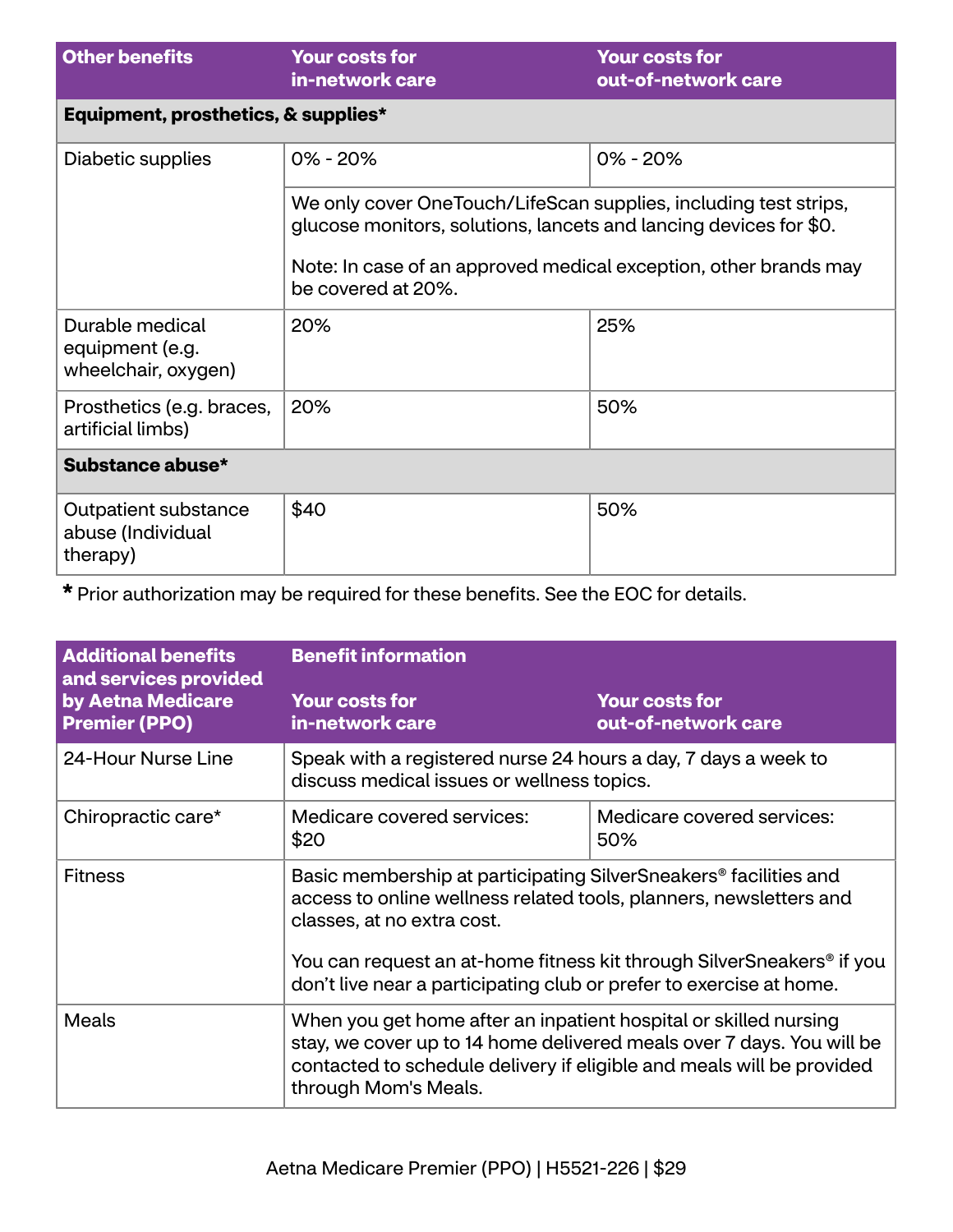| <b>Additional benefits</b><br>and services provided | <b>Benefit information</b>                                                                                                                                                                                                                                                                                                                                                                                                                                                                                                                                                                                                                                             |                                              |  |
|-----------------------------------------------------|------------------------------------------------------------------------------------------------------------------------------------------------------------------------------------------------------------------------------------------------------------------------------------------------------------------------------------------------------------------------------------------------------------------------------------------------------------------------------------------------------------------------------------------------------------------------------------------------------------------------------------------------------------------------|----------------------------------------------|--|
| by Aetna Medicare<br><b>Premier (PPO)</b>           | <b>Your costs for</b><br>in-network care                                                                                                                                                                                                                                                                                                                                                                                                                                                                                                                                                                                                                               | <b>Your costs for</b><br>out-of-network care |  |
| Over-the-counter items<br>(OTC)                     | Get over-the-counter health and wellness products by mail or at<br>participating CVS <sup>®</sup> stores.                                                                                                                                                                                                                                                                                                                                                                                                                                                                                                                                                              |                                              |  |
|                                                     | Our plan pays up to a maximum amount of \$75 every quarter.                                                                                                                                                                                                                                                                                                                                                                                                                                                                                                                                                                                                            |                                              |  |
|                                                     | OTC Health Solutions will manage your OTC benefit. See the OTC<br>catalog for a list of eligible items. You can find the catalog at https://<br>www.cvs.com/otchs/myorder.                                                                                                                                                                                                                                                                                                                                                                                                                                                                                             |                                              |  |
| Resources For Living <sup>®</sup>                   | Resources For Living <sup>®</sup> helps connect you to resources in your<br>community such as senior housing, adult daycare, meal subsidies,<br>community activities and more.                                                                                                                                                                                                                                                                                                                                                                                                                                                                                         |                                              |  |
| Telehealth*                                         | You can receive primary care, physician specialist, mental health and<br>urgent care services via a virtual visit.                                                                                                                                                                                                                                                                                                                                                                                                                                                                                                                                                     |                                              |  |
|                                                     | Members should contact their doctor for information on what<br>telehealth services they offer and how to schedule a telehealth<br>visit. Depending on location, members may also have the option to<br>schedule a telehealth visit 24 hours a day, 7 days a week via Teladoc,<br>MinuteClinic Video Visit, or other provider that offers telehealth<br>services covered under your plan. Members can access Teladoc<br>at https://www.teladoc.com/aetna/ or by calling 1-855-TELADOC<br>(1-855-835-2362) (TTY: 711). Members can find out if MinuteClinic<br>Video Visit are available in their area at: https://www.cvs.com/<br>minuteclinic/virtual-care/videovisit. |                                              |  |
| Visitor/travel benefit:<br>Explorer                 | Allows you to remain in your plan for up to 12 months when you are<br>outside of our plan's service area.                                                                                                                                                                                                                                                                                                                                                                                                                                                                                                                                                              |                                              |  |
|                                                     | You can see an Aetna Medicare participating provider anywhere in<br>the United States who accepts PPO members and pay in-network<br>cost shares. Not all providers participate in the multi-state network.<br>You also have the option of seeing a non-participating provider and<br>paying the out-of-network cost for the visit. Contact us for help<br>finding a participating provider in the area you're traveling to.                                                                                                                                                                                                                                            |                                              |  |
|                                                     | Plan rules continue to apply. Prior authorizations are required for<br>certain services.                                                                                                                                                                                                                                                                                                                                                                                                                                                                                                                                                                               |                                              |  |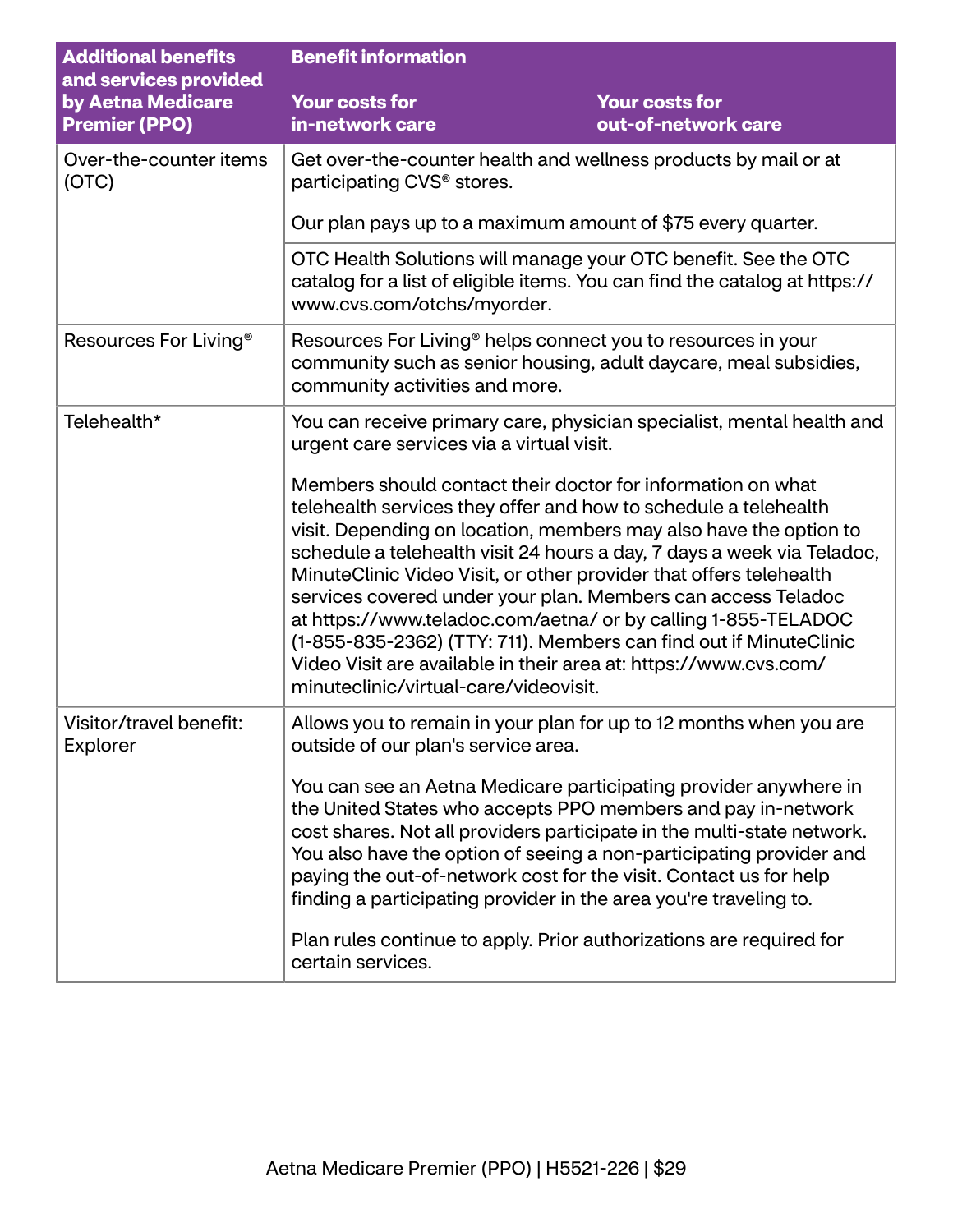# **Pre-enrollment checklist**

Before making an enrollment decision, it is important that you fully understand our benefits and rules. If you have any questions, you can call and speak to a member services representative at **1-833-859-6031 (TTY: 711)**. From October 1 to March 31, you can call us 7 days a week from 8 a.m. - 8 p.m. local time. From April 1 to September 30, we're here Monday through Friday from 8 a.m. - 8 p.m. local time.

## **Understanding the benefits**

- $\Box$  Review the full list of benefits found in the Evidence of Coverage (EOC), especially those services for which you routinely see a doctor. Visit **[AetnaMedicare.com](http://AetnaMedicare.com)** or call **1-833-859-6031 (TTY: 711)** to view a copy of the EOC.
- $\Box$  Review the provider directory (or ask your doctor) to make sure the doctors you see now are in the network. If they are not listed, it means you will likely have to select a new doctor.
- $\Box$  Review the pharmacy directory to make sure the pharmacy you use for any prescription medicine is in the network. If the pharmacy is not listed, you will likely have to select a new pharmacy for your prescriptions.

## **Understanding important rules**

- $\Box$  In addition to your monthly plan premium, you must continue to pay your Medicare Part B premium. This premium is normally taken out of your Social Security check each month.
- Benefits, premiums and/or copayments/co-insurance may change on January 1, 2023.
- $\Box$  Our plan allows you to see providers outside of our network (non-contracted providers). However, while we will pay for covered services provided by a non-contracted provider, the provider must agree to treat you. Except in an emergency or urgent situations, noncontracted providers may deny care. In addition, you may pay a higher co-pay for services received by non-contracted providers.

© 2021 Aetna Inc. Y0001 NR 0009 21693a 2021 C